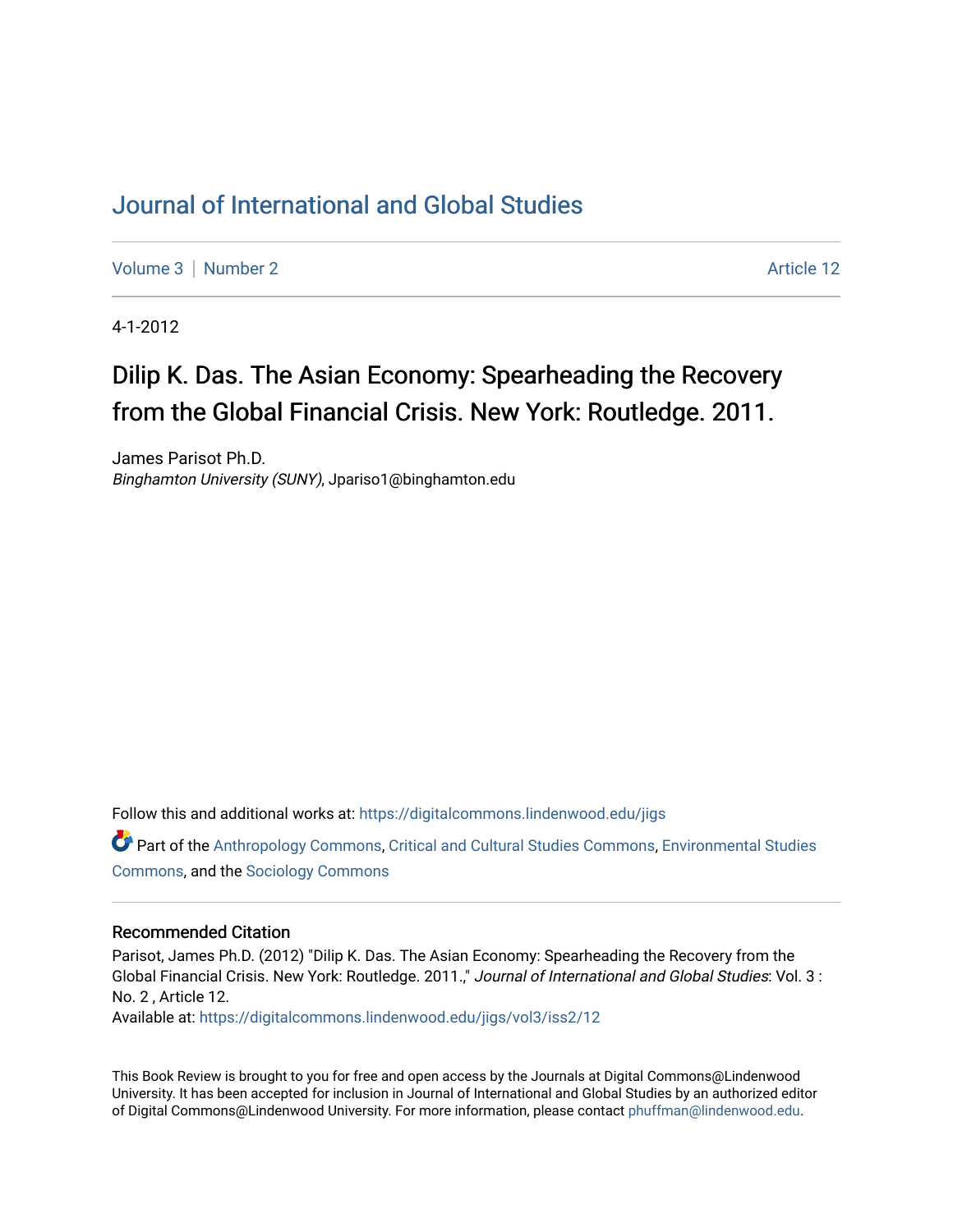## **Dilip K. Das.** *The Asian Economy: Spearheading the Recovery from the Global Financial Crisis***. New York: Routledge. 2011.**

As the effects of the worst economic crisis since the 1930s linger on, scholars around the world have been producing books and articles that attempt to explain the crisis and advise policymakers on how to proceed. *The Asian Economy: Spearheading Recovery from the Global Financial Crisis* by Dilip K. Das, a longtime researcher of East Asian economies, is an attempt to explain the impact of the so-called great recession on the global economy. His basic argument is that Asia, a geographical label he describes as including most of East Asia but not, for example, India, driven by its most dynamic economy, China, is, for the first time in history, leading the way out of the crisis. Das specifically targets his book at students in business schools and in master's level programs in fields such as economics and international relations. And the book, for better or worse, comes across as using a scope of analyses and methods of presentation that would suit students of these levels, as well as researchers who are looking for a concise, detailed, and data filled analysis of the short-term impact of the crisis on Asia and the responses of Asian states to the crisis.

 Das begins by presenting a brief overview of the roots of the economic crisis, which was triggered in late 2007 as US subprime mortgage housing delinquencies suddenly increased, setting off a string of crises for financial institutions, particularly in the United States and Europe, which then led to a crisis that developed unevenly throughout the globe. Banks in the United States and Europe, for example, suddenly found that the risky financial instruments and overleveraging they had been engaging in, while regulators stood back, seemingly asleep at the wheels of international financial control, created a general crisis in the financial system, bringing the world economy towards a massive meltdown. Business confidence declined, and the interbank lending market dried up as banks in the core capitalist states were not sure who was holding toxic assets. This crisis then spread globally for a variety of reasons. By late 2008, as consumer demand in the west for Asian goods dropped, and as international capital flows into Asia declined, most of the national economies of Asia began to feel the effects of the crisis. Yet, by the last quarter of 2009, driven by various stimulus programs and a revitalization of Chinese economic growth, it appeared that Asian economies began to get back on track. The rest of the book proceeds to discuss this turn in detail.

According to Das, a large part of the reason Asia was able to weather the crisis better than, say, the US or Eurozone countries, is because of lessons learned from the 1997-98 East Asian financial crisis. The author goes so far as to suggest that as "paradoxical as it may appear, hindsight reveals that [the] cataclysmic [1997-98] crisis was one of the best things that could have happened to the region" (p. 41). His evidence for this is the fact that after the 1997-98 crisis, Asian financial systems went through a dramatic period of reorganization in order to plan how to ward off future possible financial crises. To take one example, after this most recent crisis, many Asian economies increasingly built up foreign exchange reserves in order to prevent foreign exchange crises such as the collapse of the Thai Baht, which triggered the crisis in 1997. This way, Asian central banks could inject liquidity when necessary and would have the foreign exchange necessary to import goods if, say, exports suddenly declined.

Das also details the response of Asian states to the crisis. Particularly, he notes that Asian banks were on more fiscally sound footing than were Western banks. This made it much easier for them to implement stimulus programs without the difficulties of, say, the continuing European sovereign debt crisis. Despite the region's overall success in responding to the recent crisis, each state pursued somewhat different stimulus programs. China, for example, put forward a program of \$586 billion dollars, or 4 trillion Yuan, that focused on building public infrastructure. By contrast, Indonesia, for example, emphasized corporate and personal tax relief to stimulate economic growth (p. 80). Overall, Das suggests that these measures have been, generally, successful counter-cyclical policies, leading him